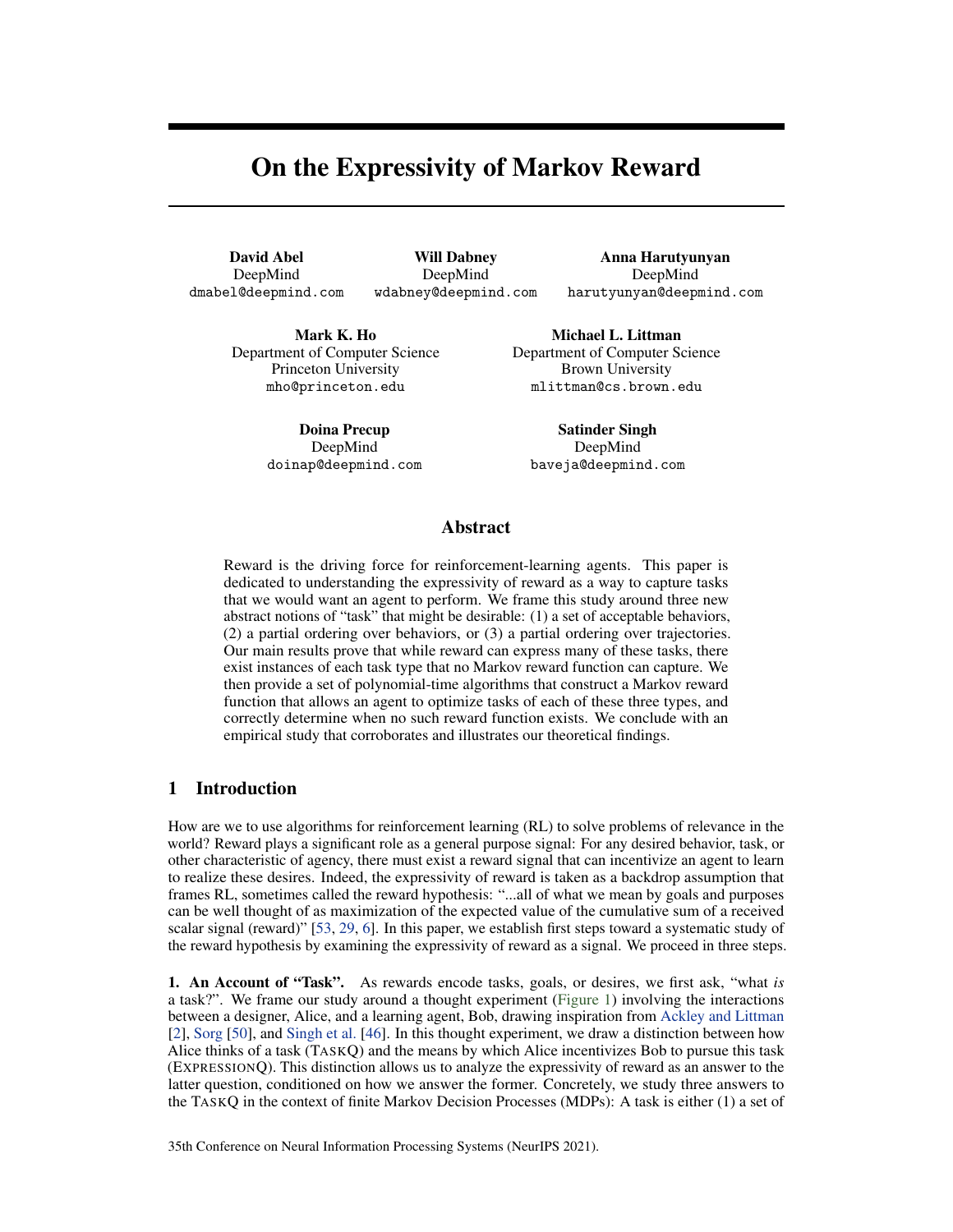<span id="page-1-0"></span>

Figure 1: Alice, Bob, and the artifacts of task definition (blue) and task expression (purple).

acceptable behaviors (policies), (2) a partial ordering over behaviors, or (3) a partial ordering over trajectories. Further detail and motivation for these task types is provided in [Section 3,](#page-3-0) but broadly they can be viewed as generalizations of typical notions of task such as a choice of goal or optimal behavior. Given these three answers to the TASKQ, we then examine the *expressivity* of reward.

2. Expressivity of Markov Reward. The core of our study asks whether there are tasks Alice would like to convey—as captured by the answers to the TASKQ—that admit no characterization in terms of a Markov reward function. Our emphasis on Markov reward functions, as opposed to arbitrary history-based reward functions, is motivated by several factors. First, disciplines such as computer science, psychology, biology, and economics typically rely on a notion of reward as a numerical proxy for the *immediate* worth of states of affairs (such as the financial cost of buying a solar panel or the fitness benefits of a phenotype). Given an appropriate way to describe states of affairs, Markov reward functions can represent immediate worth in an intuitive manner that also allows for reasoning about combinations, sequences, or re-occurrences of such states of affairs. Second, it is not clear that general history-based rewards are a reasonable target for learning as they suffer from the curse of dimensionality in the length of the history. Lastly, Markov reward functions are the standard in RL. A rigorous analysis of which tasks they can and cannot convey may provide guidance into when it is necessary to draw on alternative formulations of a problem. Given our focus on Markov rewards, we treat a reward function as accurately *expressing* a task just when the value function it induces in an environment adheres to the constraints of a given task.

**3. Main Results.** We find that, for all three task types, there are environment–task pairs for which there is no Markov reward function that realizes the task [\(Theorem 4.1\)](#page-5-0). In light of this finding, we design polynomial-time algorithms that can determine, for any given task and environment, whether a reward function exists in the environment that captures the task [\(Theorem 4.3\)](#page-6-0). When such a reward function does exist, the algorithms also return it. Finally, we conduct simple experiments with these procedures to provide empirical insight into the expressivity of reward [\(Section 5\)](#page-7-0).

Collectively, our results demonstrate that there are tasks that cannot be expressed by Markov reward in a rigorous sense, but we can efficiently construct such reward functions when they do exist (and determine when they do not). We take these findings to shed light on the nature of reward maximization as a principle, and highlight many pathways for further investigation.

# 2 Background

RL defines the problem facing an agent that learns to improve its behavior over time by interacting with its environment. We make the typical assumption that the RL problem is well modeled by an agent interacting with a finite Markov Decision Process (MDP), defined by the tuple  $(S, \mathcal{A}, R, T, \gamma, s_0)$ . An MDP gives rise to deterministic behavioral policies,  $\pi : S \to A$ , and the value,  $V^{\pi} : S \to \mathbb{R}$ , and action–value,  $Q^{\pi}: \mathcal{S} \times \mathcal{A} \to \mathbb{R}$ , functions that measure their quality. We will refer to a Controlled Markov Process (CMP) as an MDP without a reward function, which we denote  $E$  for environment. We assume that all reward functions are deterministic, and may be a function of either state, stateaction pairs, or state-action-state triples, but *not* history. Henceforth, we simply use "reward function" to refer to a deterministic Markov reward function for brevity, but note that more sophisticated settings beyond MDPs and deterministic Markov reward functions are important directions for future work. For more on MDPs or RL, see the books by [Puterman](#page-12-3) [\[41\]](#page-12-3) and [Sutton and Barto](#page-12-4) [\[54\]](#page-12-4) respectively.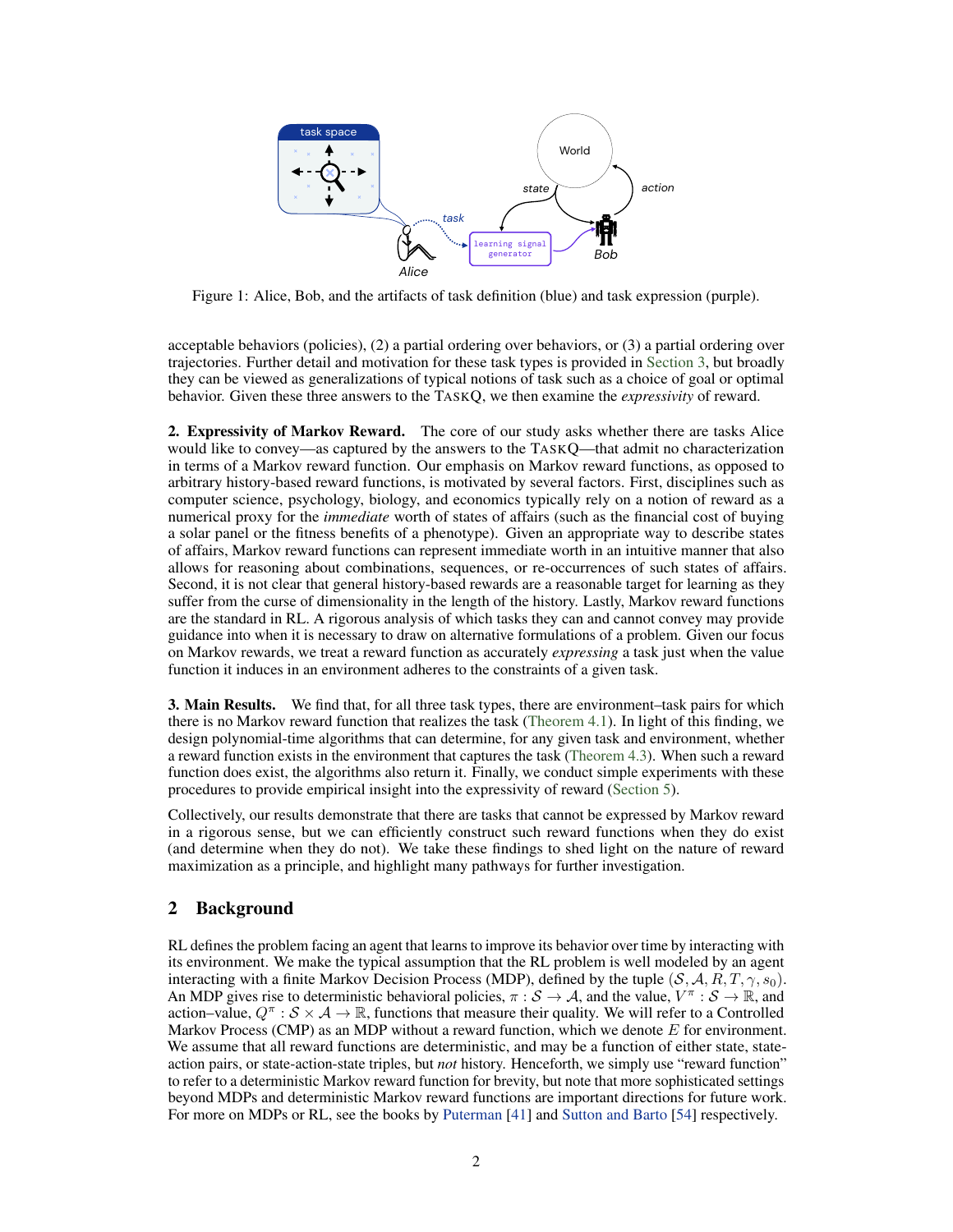#### 2.1 Other Perspectives on Reward

We here briefly summarize relevant literature that provides distinct perspectives on reward.

Two Roles of Reward. As [Sorg](#page-12-1) [\[50\]](#page-12-1) identifies (Chapter 2), reward can both define the task the agent learns to solve, and define the "bread crumbs" that allow agents to efficiently learn to solve the task. This distinction has been raised elsewhere [\[2,](#page-10-1) [46,](#page-12-2) [47\]](#page-12-5), and is similar to the extrinsic-intrinsic reward divide [\[45,](#page-12-6) [66\]](#page-13-0). Tools such as reward design [\[34,](#page-11-1) [51\]](#page-12-7) or reward shaping [\[36\]](#page-11-2) focus on offering more efficient learning in a variety of environments, so as to avoid issues of sparsity and long-term credit assignment. We concentrate primarily on reward's capacity to express a *task*, and defer learning dynamics to an (important) stage of future work.

Discounts, Expectations, and Rationality. Another important facet of reward is how it is used in producing behavior. The classical view offered by the Bellman equation (and the reward hypothesis) is that the quantity of interest to maximize is expected, discounted, cumulative reward. Yet it is possible to disentangle reward from the expectation [\[5\]](#page-10-2), to attend only to ordinal [\[60\]](#page-13-1) or maximal rewards [\[26\]](#page-11-3), or to adopt different forms of discounting [\[61,](#page-13-2) [11\]](#page-10-3). In this work, we take the standard view that agents will seek to maximize *value* for a particular discount factor γ, but recognize that there are interesting directions beyond these commitments, such as inspecting the limits of reward in constrained MDPs as studied by [Szepesvári](#page-12-8) [\[56\]](#page-12-8). We also note the particular importance of work by [Pitis](#page-12-9) [\[40\]](#page-12-9), who examines the relationship between classical decision theory [\[59\]](#page-13-3) and MDPs by incorporating additional axioms that account for stochastic processes with discounting [\[24,](#page-11-4) [35,](#page-11-5) [48,](#page-12-10) [49\]](#page-12-11). Drawing inspiration from [Pitis](#page-12-9) [\[40\]](#page-12-9) and [Sunehag and Hutter](#page-12-12) [\[52\]](#page-12-12), we foresee valuable pathways for future work that further makes contact between RL and various axioms of rationality.

**Preferences.** In place of numerical rewards, preferences of different kinds may be used to evaluate an agent's behaviors, drawing from the literature on preference-learning [\[25\]](#page-11-6) and ordinal dynamic programming [\[8,](#page-10-4) [35,](#page-11-5) [48\]](#page-12-10). This premise gives rise to *preference-based reinforcement learning* (PbRL) in which an agent interacts with a CMP and receives evaluative signals in the form of preferences over states, actions, or trajectories. This kind of feedback inspires and closely parallels the task types we propose in this work. A comprehensive survey of PbRL by [Wirth et al.](#page-13-4) [\[64\]](#page-13-4) identifies critical differences in this setup from traditional RL, categorizes recent algorithmic approaches, and highlights important open questions. Recent work focuses on analysing the sample efficiency of such methods [\[65,](#page-13-5) [38\]](#page-12-13) with close connections to learning from human feedback in real time [\[23,](#page-11-7) [32,](#page-11-8) [7\]](#page-10-5).

**Teaching and Inverse RL.** The inverse RL (IRL) and apprenticeship learning literature examine the problem of learning directly from behavior [\[37,](#page-11-9) [1\]](#page-10-6). The classical problem of IRL is to identify which reward function (often up to an equivalence class) a given demonstrator is optimizing. We emphasize the relevance of two approaches: First, work by [Syed et al.](#page-12-14) [\[55\]](#page-12-14), who first illustrate the applicability of linear programming [\[22\]](#page-11-10) to apprenticeship learning; and second, work by [Amin](#page-10-7) [et al.](#page-10-7) [\[4\]](#page-10-7), who examine the *repeated* form of IRL. The methods of IRL have recently been expanded to include variations of *cooperative* IRL [\[14\]](#page-10-8), and *assistive* learning [\[43\]](#page-12-15), which offer different perspectives on how to frame interactive learning problems.

Reward Misspecification. Reward is also notoriously hard to specify. As pointed out by [Littman](#page-11-11) [et al.](#page-11-11) [\[30\]](#page-11-11), "putting a meaningful dollar figure on scuffing a wall or dropping a clean fork is challenging." Along these lines, [Hadfield-Menell et al.](#page-10-9) [\[16\]](#page-10-9) identify cases in which well-intentioned designers create reward functions that produce unintended behavior [\[39\]](#page-12-16). [MacGlashan et al.](#page-11-12) [\[33\]](#page-11-12) find that human-provided rewards tend to depend on a learning agent's entire policy, rather than just the current state. Further, work by [Hadfield-Menell et al.](#page-10-10) [\[15\]](#page-10-10) and [Kumar et al.](#page-11-13) [\[27\]](#page-11-13) suggest that there are problems with reward as a learning mechanism due to misspecification and reward tampering [\[10\]](#page-10-11). These problems have given rise to approaches to *reward learning*, in which a reward function is inferred from some evidence such as behavior or comparisons thereof [\[20\]](#page-11-14).

Other Notions of Task. As a final note, we highlight alternative approaches to task specification. Building on the Free Energy Principle [\[13,](#page-10-12) [12\]](#page-10-13), [Hafner et al.](#page-10-14) [\[17\]](#page-10-14) consider a variety of task types in terms of minimization of distance to a desired target distribution [\[3\]](#page-10-15). Alternatively, [Littman et al.](#page-11-11) [\[30\]](#page-11-11) and [Li et al.](#page-11-15) [\[28\]](#page-11-15) propose variations of *linear temporal logic* (LTL) as a mechanism for specifying a task to RL agents, with related literature extending LTL to the multi-task [\[58\]](#page-13-6) and multi-agent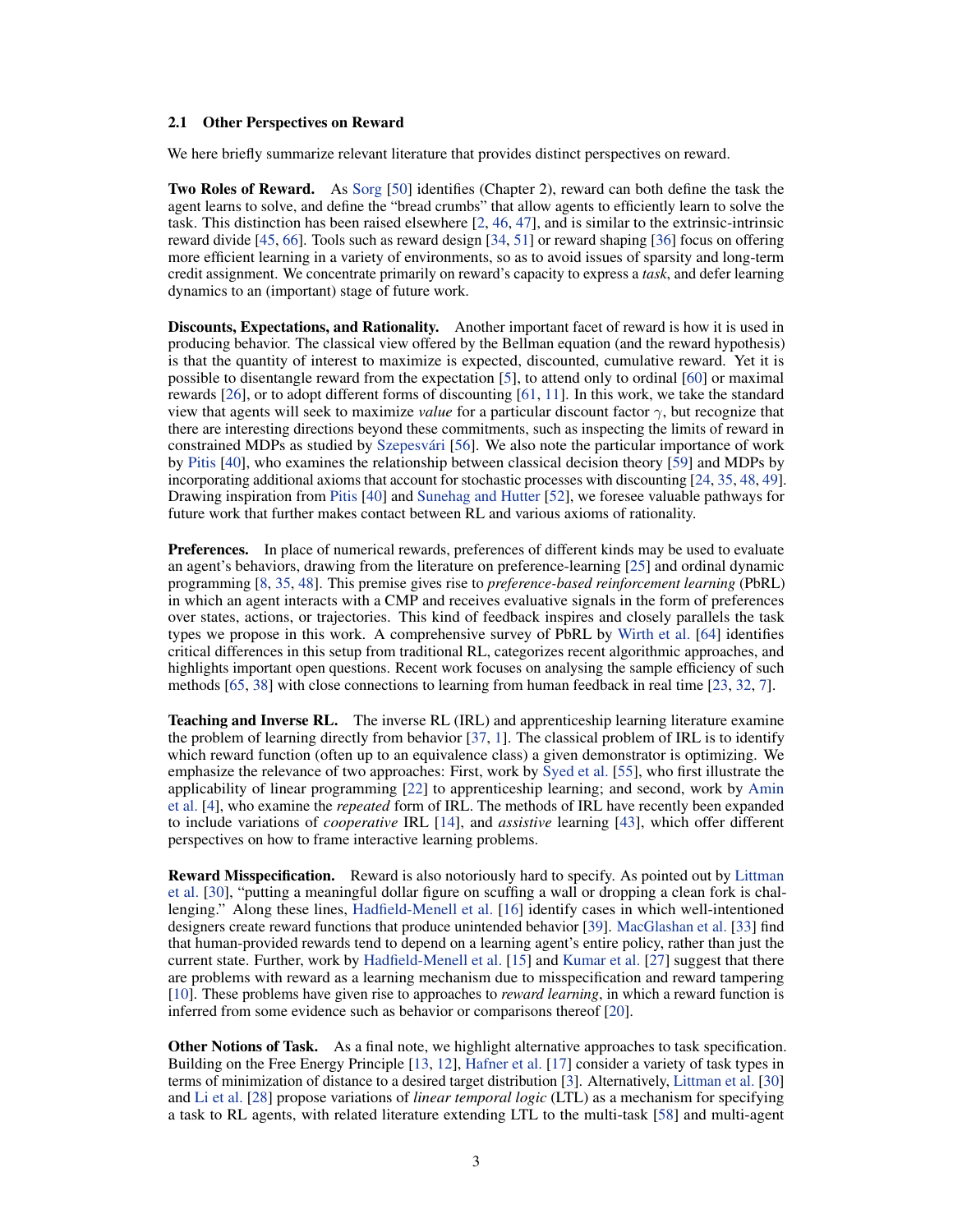[\[18\]](#page-10-16) settings, or using reward machines for capturing task structure [\[19\]](#page-10-17). [Jothimurugan et al.](#page-11-16) [\[21\]](#page-11-16) take a similar approach and propose a task specification language for RL based on logical formulas that evaluate whether trajectories satisfy the task, similar in spirit to the logical task compositions framework developed by [Tasse et al.](#page-12-17) [\[57\]](#page-12-17). Many of these notions of task are more general than those we consider. A natural direction for future work broadens our analysis to include these kinds of task.

# <span id="page-3-0"></span>3 An Account of Reward's Expressivity: The TASKQ and EXPRESSIONQ

Consider an onlooker, Alice, and an earnest learning agent, Bob, engaged in the interaction pictured in [Figure 1.](#page-1-0) Suppose that Alice has a particular task in mind that she would like Bob to learn to solve, and that Alice constructs a reward function to incentivize Bob to pursue this task. Here, Alice is playing the role of "all of what we mean by goals and purposes" for Bob to pursue, with Bob playing the role of the standard reward-maximizing RL agent.

Two Questions About Task. To give us leverage to study the expressivity of reward, it is useful to draw a distinction between two stages of this process: 1) Alice thinks of a task that she would like Bob to learn to solve, and 2) Alice creates a reward function (and perhaps chooses  $\gamma$ ) that conveys the chosen task to Bob. We inspect these two separately, framed by the following two questions. The first we call the *task-definition question* (TASKQ) which asks: What *is* a task? The second we call the *task-expression question* (EXPRESSIONQ) which asks: Which learning signal can be used as a mechanism for expressing any task to Bob?

Reward Answers The EXPRESSIONQ. We suggest that it may be useful to treat reward as an answer to the EXPRESSIONQ rather than the TASKQ. On this view, reward is treated as an expressive language for incentivizing reward-maximizing agents: Alice may attempt to translate any task into a reward function that incentivizes Bob to pursue the task, no matter which environment Bob inhabits, which task Alice has chosen, or how she has represented the task to herself. Indeed, it might be the case that Alice's knowledge of the task far exceeds Bob's representational or perceptual capacity. Alice may know every detail of the environment and define the task based on this holistic vantage, while Bob must learn to solve the task through interaction alone, relying only on a restricted class of functions for modeling and decision making.

Under this view, we can assess the expressivity of reward as an answer to the EXPRESSIONQ conditioned on how we answer the TASKQ. For example, if the TASKQ is answered in terms of natural language descriptions of desired states of affairs, then reward may fail to convey the chosen task due to the apparent mismatch in abstraction between natural language and reward (though some work has studied such a proposal [\[31,](#page-11-17) [62\]](#page-13-7)).

#### 3.1 Answers to the TASKQ: What is a Task?

In RL, tasks are often associated with a choice of goal, reward function  $(R)$ , reward-discount pair  $(R, \gamma)$ , or perhaps a choice of optimal policy (alongside those task types surveyed previously, such as LTL). However, it is unclear whether these constructs capture the entirety of what we mean by "task".

For example, consider the [Russell and Norvig](#page-12-18) [\[42\]](#page-12-18) grid world:  $A \times 3$  grid with one wall, one terminal fire state, and one terminal goal state (pictured with a particular reward function in [Figure 4a\)](#page-9-0). In such an environment, how might we think about tasks? A standard view is that the task is to reach the goal as quickly as possible. This account, however, fails to distinguish between the *non-*optimal behaviors, such as the costly behavior of the agent moving directly into the fire and the neutral behavior of the agent spending its existence in the start state. Indeed, characterizing a task in terms of choice of  $\pi^*$  or goal fails to capture these distinctions. Our view is that a suitably rich account of task should allow for the characterization of this sort of preference, offering the flexibility to scale from specifying only the desirable behavior (or outcomes) to an arbitrary ordering over behaviors (or outcomes).

In light of these considerations, we propose three answers to the TASKQ that can convey general preferences over behavior or outcome: 1) A set of acceptable policies, 2) A partial ordering over policies, or 3) A partial ordering over trajectories. We adopt these three as they can capture many kinds of task while also allowing a great deal of flexibility in the level of detail of the specification.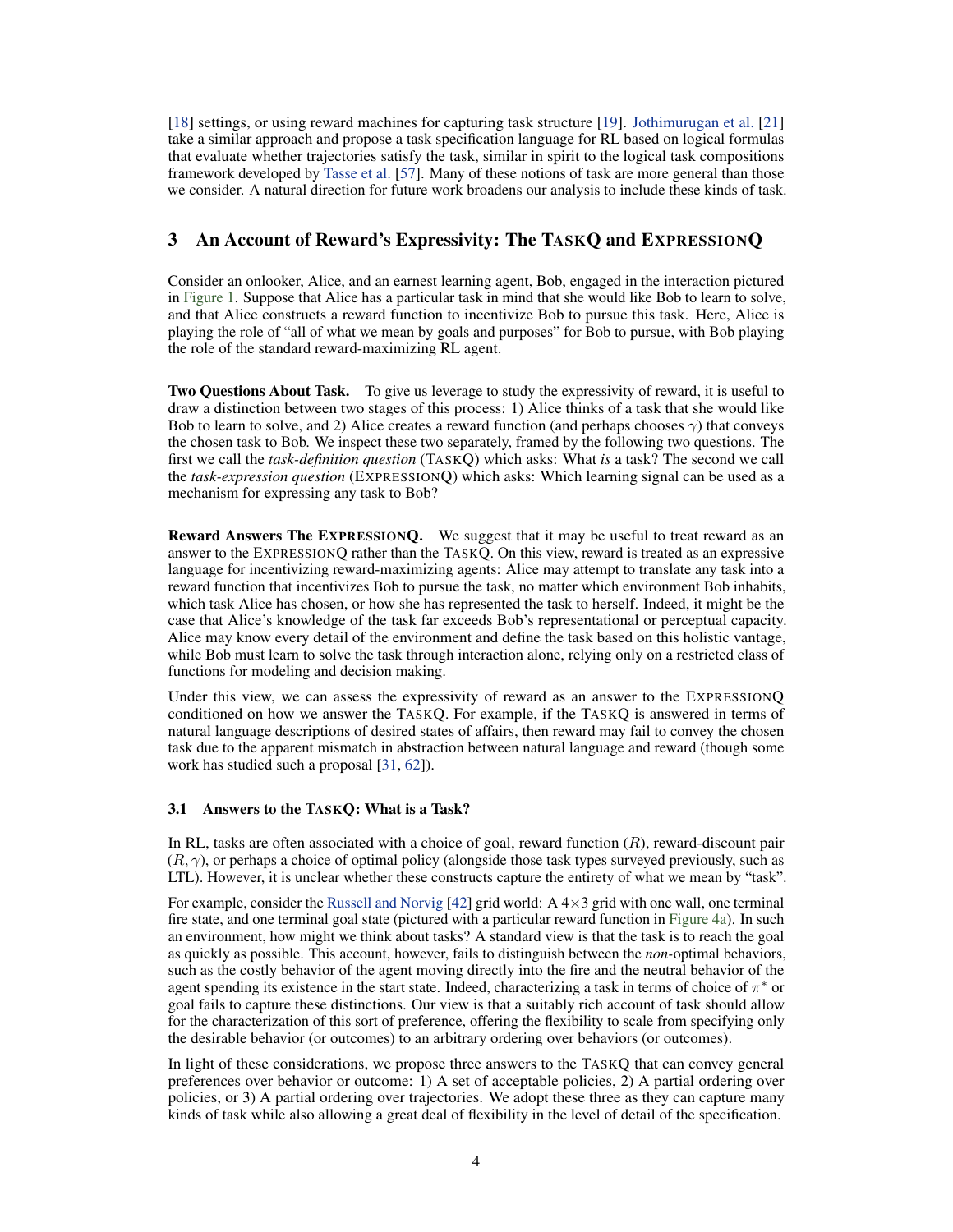<span id="page-4-0"></span>

| Name         |              |                  | Notation Generalizes Constraints Induced by $\mathcal I$                                                                                                                                                   |
|--------------|--------------|------------------|------------------------------------------------------------------------------------------------------------------------------------------------------------------------------------------------------------|
| SOAP $\Pi_G$ |              | task-as- $\pi^*$ | equal: $V^{\pi_g}(s_0) = V^{\pi_{g'}}(s_0) > V^{\pi_b}(s_0), \forall_{\pi_g, \pi_{g'} \in \Pi_G, \pi_b \in \Pi_B}$<br>range: $V^{\pi_g}(s_0) > V^{\pi_b}(s_0), \forall_{\pi_g \in \Pi_G, \pi_b \in \Pi_B}$ |
| PO.          | $L_{\Pi}$    | SOAP             | $(\pi_1 \oplus \pi_2) \in L_{\Pi} \implies V^{\pi_1}(s_0) \oplus V^{\pi_2}(s_0)$                                                                                                                           |
| <b>TO</b>    | $L_{\tau,N}$ |                  | task-as-goal $(\tau_1 \oplus \tau_2) \in L_{\tau,N} \implies G(\tau_1; s_0) \oplus G(\tau_2; s_0)$                                                                                                         |

Table 1: A summary of the three proposed task types. We further list the constraints that determine whether a reward function *realizes* each task type in an MDP, where we take  $\oplus$  to be one of ' $\lt$ ', ' $\gt$ ', or  $\div$ , and G is the discounted return of the trajectory.

### 3.2 SOAPs, POs, and TOs

(SOAP) Set Of Acceptable Policies. A classical view of the equivalence of two reward functions is based on the optimal policies they induce. For instance, [Ng et al.](#page-11-2) [\[36\]](#page-11-2) develop potential-based reward shaping by inspecting which shaped reward signals will ensure that the optimal policy is unchanged. Extrapolating, it is natural to say that for any environment  $E$ , two reward functions are equivalent if the optimal policies they induce in  $E$  are the same. In this way, a task is viewed as a choice of optimal policy. As discussed in the grid world example above, this notion of task fails to allow for the specification of the quality of other behaviors. For this reason, we generalize task-as-optimal-policy to a *set of acceptable policies*, defined as follows.

Definition 3.1. *A set of acceptable policies (SOAP) is a non-empty subset of the deterministic policies,*  $\Pi_G \subseteq \Pi$ , with  $\Pi$  the set of all deterministic mappings from S to A for a given E.

With one task type defined, it is important to address what it means for a reward function to properly *realize*, *express*, or *capture* a task in a given environment. We offer the following account.

**Definition 3.2.** A reward function is said to realize a task  $\mathscr T$  in an environment  $E$  just when the *start-state value (or return) induced by the reward function exactly adheres to the constraints of* T *.*

Precise conditions for the realization of each task type are provided alongside each task definition, with a summary presented in column four of [Table 1.](#page-4-0)

For SOAPs, we take the start-state value  $V^{\pi}(s_0)$  to be the mechanism by which a reward function realizes a SOAP. That is, for a given E and  $\Pi_G$ , a reward function R is said to *realize* the  $\Pi_G$  in  $E$  when the start-state value function is optimal for all good policies, and strictly higher than the start-state value of all other policies. It is clear that SOAP strictly generalizes a task in terms of a choice of optimal policy, as captured by the SOAP  $\Pi_G = \{\pi^*\}.$ 

We note that there are two natural ways for a reward function to realize a SOAP: First, each  $\pi_q \in \Pi_G$ has *optimal* start-state value and all other policies are sub-optimal. We call this type *equal*-SOAP, or just SOAP for brevity. Alternatively, we might only require that the acceptable policies are each *near*-optimal, but are allowed to differ in start-state value so long as they are all better than *every* bad policy  $\pi_b \in \Pi_B$ . That is, in this second kind, there exists an  $\epsilon \geq 0$  such that every  $\pi_g \in \Pi_G$  is  $\epsilon$ -optimal in start-state value,  $V^*(s_0) - V^{\pi_g}(s_0) \leq \epsilon$ , while all other policies are worse. We call this second realization condition *range*-SOAP. We note that the range realization generalizes the equal one: Every equal-SOAP is a range-SOAP (by letting  $\epsilon = 0$ ). However, there exist range-SOAPs that are expressible by Markov rewards that are *not* realizable as an equal-SOAP. We illustrate this fact with the following proposition. All proofs are presented in Appendix B.

<span id="page-4-1"></span>**Proposition 3.1.** *There exists a CMP, E, and choice of*  $\Pi_G$  *such that*  $\Pi_G$  *can be realized under the range-SOAP criterion, but cannot be realized under the equal-SOAP criterion.*

One such CMP is pictured [Figure 2b.](#page-6-1) Consider the SOAP  $\Pi_G = \{\pi_{11}, \pi_{12}, \pi_{21}\}\$ : Under the equal-SOAP criterion, if each of these three policies are made optimal, any reward function will *also* make  $\pi_{22}$  (the only bad policy) optimal as well. In contrast, for the range criterion, we can choose a reward function that assigns lower rewards to  $a_2$  than  $a_1$  in both states. In general, we take the equal-SOAP realization as canonical, as it is naturally subsumed by our next task type.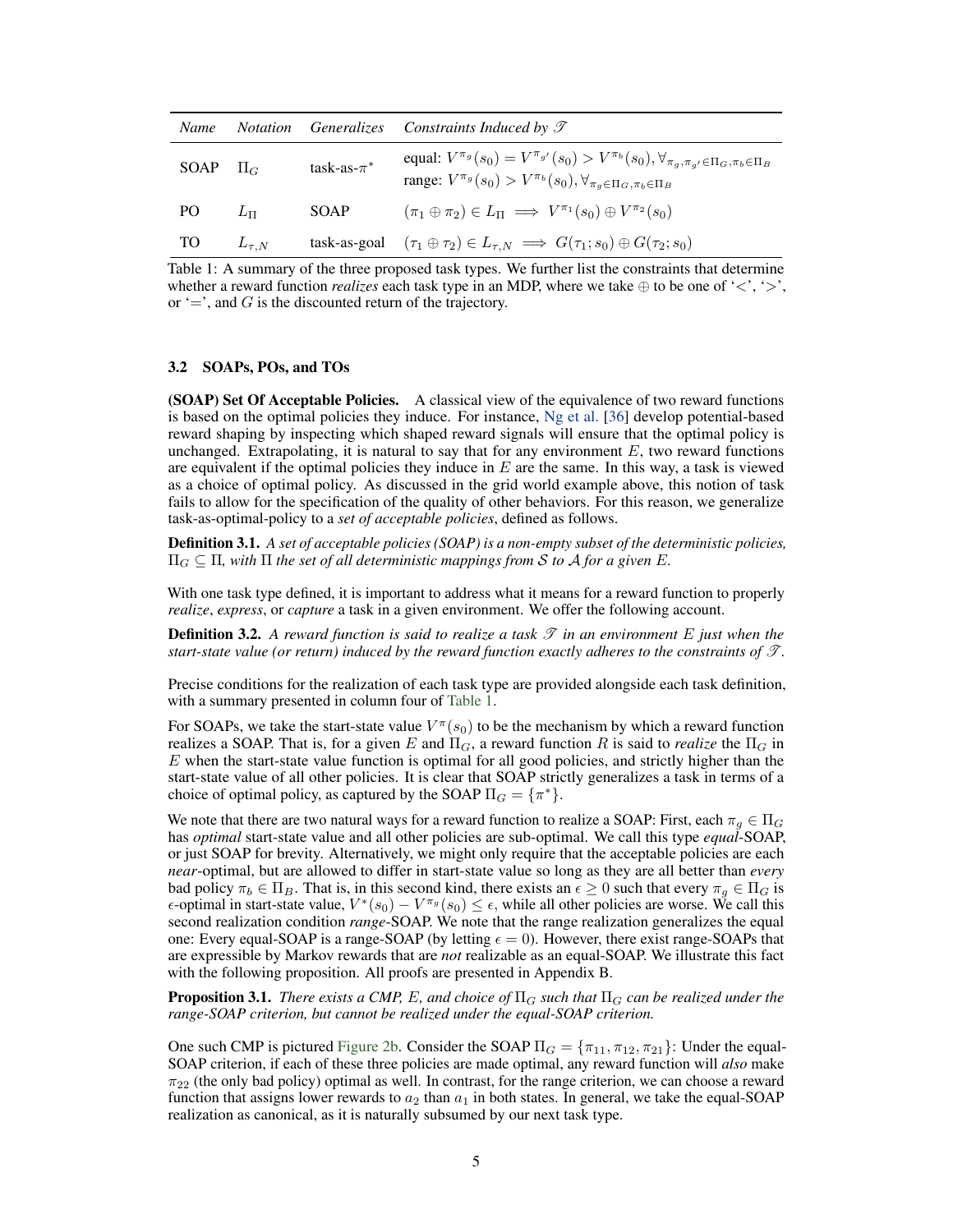(PO) Partial Ordering on Policies. Next, we suppose that Alice chooses a *partial ordering* on the deterministic policy space. That is, Alice might identify a some great policies, some good, and some bad policies to strictly avoid, and remain indifferent to the rest. POs strictly generalize equal SOAPs, as any such SOAP is a special choice of PO with only two equivalence classes. We offer the following definition of a PO.

**Definition 3.3.** *A policy order (PO) of the deterministic policies*  $\Pi$  *is a partial order, denoted*  $L_{\Pi}$ *.* 

As with SOAPs, we take the start-state value  $V^{\pi}(s_0)$  induced by a reward function R as the mechanism by which policies are ordered. That is, given E and  $L_{\text{II}}$ , we say that a reward function R *realizes*  $L_{\Pi}$  in E if and only if the resulting MDP,  $M = (E, R)$ , produces a start-state value function that orders  $\Pi$  according to  $L_{\Pi}$ .

(TO) Partial Ordering on Trajectories. A natural generalization of goal specification enriches a notion of task to include the details of how a goal is satisfied—that is, for Alice to relay some preference over trajectory space [\[63\]](#page-13-8), as is done in preference based RL [\[64\]](#page-13-4). Concretely, we suppose Alice specifies a partial ordering on length N trajectories of  $(s, a)$  pairs, defined as follows.

**Definition 3.4.** *A trajectory ordering (TO) of length*  $N \in \mathbb{N}$  *is a partial ordering*  $L_{\tau,N}$ *, with each trajectory*  $\tau$  *consisting of* N *state–action pairs,*  $\{(s_0, a_0), \ldots, (a_{N-1}, s_{N-1})\}$ *, with*  $s_0$  *the start state.* 

As with PO, we say that a reward function realizes a trajectory ordering  $L_{\tau,N}$  if the ordering determined by each trajectory's cumulative discounted N-step return from  $s_0$ , denoted  $G(\tau; s_0)$ , matches that of the given  $L_{\tau,N}$ . We note that trajectory orderings can generalize goal-based tasks at the expense of a larger specification. For instance, a TO can convey the task, "Safely reach the goal in less than thirty steps, or just get to the subgoal in less than twenty steps."

Recap. We propose to assess the expressivity of reward by first answering the TASKQ in terms of SOAPs, POs, or TOs, as summarized by [Table 1.](#page-4-0) We say that a task  $\mathscr T$  is *realized* in an environment E under reward function R if the start-state value function (or return) produced by R imposes the constraints specified by  $\mathscr{T}$ , and are interested in whether reward can always realize a given task in any choice of  $E$ . We make a number of assumptions along the way, including: (1) Reward functions are Markov and deterministic, (2) Policies of interest are deterministic, (3) The environment is a finite CMP, (4)  $\gamma$  is part of the environment, (5) We ignore reward's role in shaping the *learning process*, (6) Start-state value or return is the appropriate mechanism to determine if a reward function realizes a given task. Relaxation of these assumptions is a critical direction for future work.

## 4 Analysis: The Expressivity of Markov Reward

With our definitions and objectives in place, we now present our main results.

#### 4.1 Express SOAPs, POs, and TOs

We first ask whether reward can always realize a given SOAP, PO, or TO, for an arbitrary  $E$ . Our first result states that the answer is "no"—there are tasks that cannot be realized by any reward function.

<span id="page-5-0"></span>**Theorem 4.1.** For each of SOAP, PO, and TO, there exist  $(E, \mathcal{T})$  pairs for which no Markow reward *function realizes*  $\mathscr T$  *in*  $E$ *.* 

Thus, reward is incapable of capturing certain tasks. What tasks are they, precisely? Intuitively, inexpressible tasks involve policies or trajectories that *must* be correlated in *value* in an MDP. That is, if two policies are nearly identical in behavior, it is unlikely that reward can capture the PO that places them at opposite ends of the ordering. A simple example is the "always move the same direction" task in a grid world, with state defined as an  $(x, y)$  pair. The SOAP  $\Pi_G = \{\pi_{\leftarrow}, \pi_{\uparrow}, \pi_{\rightarrow}, \pi_{\downarrow}\}$  conveys this task, but no Markov reward function can make these policies strictly higher in value than all others.

Example: Inexpressible SOAPs. Observe the two CMPs pictured in [Figure 2,](#page-6-2) depicting two kinds of inexpressible SOAPs. On the left, we consider the SOAP  $\Pi_G = \{\pi_{21}\}\,$  containing only the policy that executes  $a_2$  in the left state  $(s_0)$ , and  $a_1$  in the right  $(s_1)$ . This SOAP is inexpressible through reward, but only because reward cannot distinguish the start-state value of  $\pi_{21}$  and  $\pi_{22}$  since the policies differ only in an unreachable state. This is reminiscent of Axiom 5 from [Pitis](#page-12-9) [\[40\]](#page-12-9), which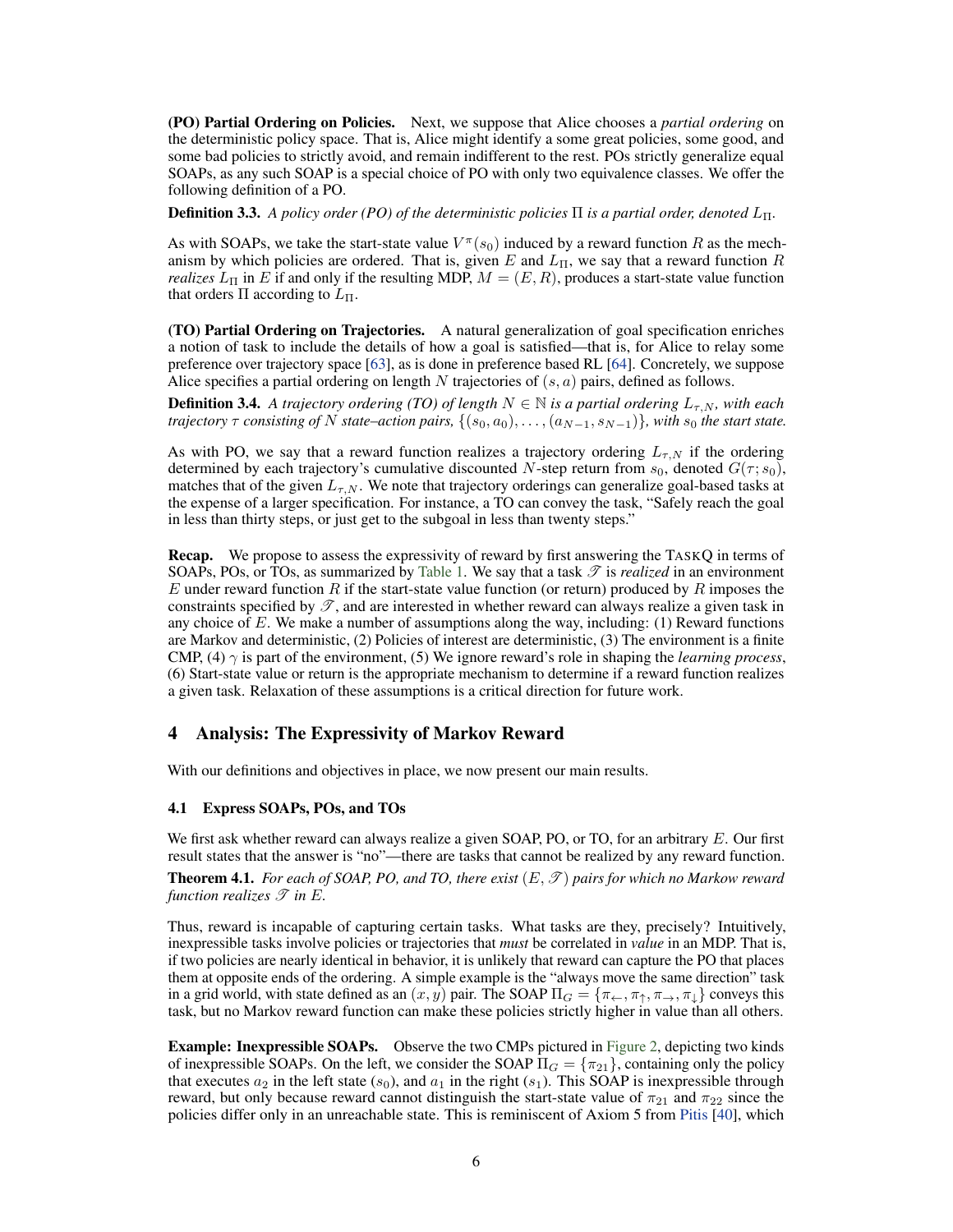<span id="page-6-2"></span>

<span id="page-6-1"></span>Figure 2: Two CMPs in which there is a SOAP that is not expressible under any Markov reward function. On the left,  $\Pi_G = {\pi_{21}}$  is not realizable, as  $\pi_{21}$  can not be made better than  $\pi_{22}$  because  $s_1$  is never reached. On the right, the XOR-like-SOAP,  $\Pi_G = {\pi_{12}, \pi_{21}}$  is not realizable: To make these two policies optimal, it is entailed that  $\pi_{22}$  and  $\pi_{11}$  must be optimal, too.

explicitly excludes preferences of this sort. On the right, we find a more interesting case: The chosen SOAP is similar to the XOR function,  $\Pi_G = \{\pi_{12}, \pi_{21}\}\.$  Here, the task requires that the agent choose each action in exactly one state. However, there cannot exist a reward function that makes *only* these policies optimal, as by consequence, both policies  $\pi_{11}$  and  $\pi_{22}$  *must* be optimal as well.

Next, we show that [Theorem 4.1](#page-5-0) is not limited to a particular choice of transition function or  $\gamma$ .

**Proposition 4.2.** *There exist choices of*  $E_{\neg T} = (\mathcal{S}, \mathcal{A}, \gamma, s_0)$  *or*  $E_{\neg \gamma} = (\mathcal{S}, \mathcal{A}, T, s_0)$ *, together with a* task  $\mathcal{T}$ , such that there is no  $(T, R)$  pair that realizes  $\mathcal{T}$  in  $E_{\neg T}$  or  $(R, \gamma)$  in  $E_{\neg \gamma}$ .

This result suggests that the scope of [Theorem 4.1](#page-5-0) is actually quite broad—even if the transition function or  $\gamma$  are taken as part of the reward specification, there are tasks that cannot be expressed. We suspect there are ways to give a precise characterization of *all* inexpressible tasks from an axiomatic perspective, which we hope to study in future work.

#### 4.2 Constructive Algorithms: Task to Reward

We now analyze how to determine whether an appropriate reward function can be constructed for any  $(E, \mathscr{T})$  pair. We pose a general form of the reward-design problem [\[34,](#page-11-1) [51,](#page-12-7) [9\]](#page-10-18) as follows.

**Definition 4.1.** *The* REWARDDESIGN *problem is: Given*  $E = (S, A, T, \gamma, s_0)$ *, and a*  $\mathcal{T}$ *, output a reward function*  $R_{\text{alice}}$  *that ensures*  $\mathscr T$  *is realized in*  $M = (E, R_{\text{alice}})$ *.* 

<span id="page-6-0"></span>Indeed, for all three task types, there is an efficient algorithm for solving the reward-design problem. Theorem 4.3. *The* REWARDDESIGN *problem can be solved in polynomial time, for any finite* E*,* and any  $\mathscr T$ , so long as reward functions with infinitely many outputs are considered.

Therefore, for *any* choice of finite CMP, E, and a SOAP, PO, or TO, we can find a reward function that perfectly realizes the task in the given environment, if such a reward function exists. Each of the three algorithms are based on forming a linear program that matches the constraints of the given task type, which is why reward functions with infinitely many outputs are required. Pseudo-code for SOAP-based reward design is presented in [Algorithm 1.](#page-7-1) Intuitively, the algorithms compute the discounted expected-state visitation distribution for a collection of policies; in the case of SOAP, for instance, these policies include  $\Pi_G$  and what we call the "fringe", the set of policies that differ from a  $\pi_q \in \Pi_G$  by exactly one action. Then, we use these distributions to describe linear inequality constraints ensuring that the start-state value of the good policies are better than those of the fringe.

As highlighted by [Theorem 4.1](#page-5-0) there are SOAPs, POs, and TOs that are *not realizable*. Thus, it is important to determine how the algorithms mentioned in [Theorem 4.3](#page-6-0) will handle such cases. Our next corollary illustrates that the desirable outcome is achieved: For any E and  $\mathscr{T}$ , the algorithms will output a reward function that realizes  $\mathcal{T}$  in E, or output ' $\perp$ ' when no such function exists.

**Corollary 4.4.** For any task  $\mathscr T$  and environment E, deciding whether  $\mathscr T$  is expressible in E is *solvable in polynomial time.*

Together, [Theorem 4.1](#page-5-0) and [Theorem 4.3](#page-6-0) constitute our main results: There are environment–task pairs in which Markov reward cannot express the chosen task for each of SOAPs, POs, and TOs. However, there are efficient algorithms for deciding whether a task is expressible, and for constructing the realizing reward function when it exists. We will study the use of one of these algorithms in [Section 5,](#page-7-0) but first attend to other aspects of reward's expressivity.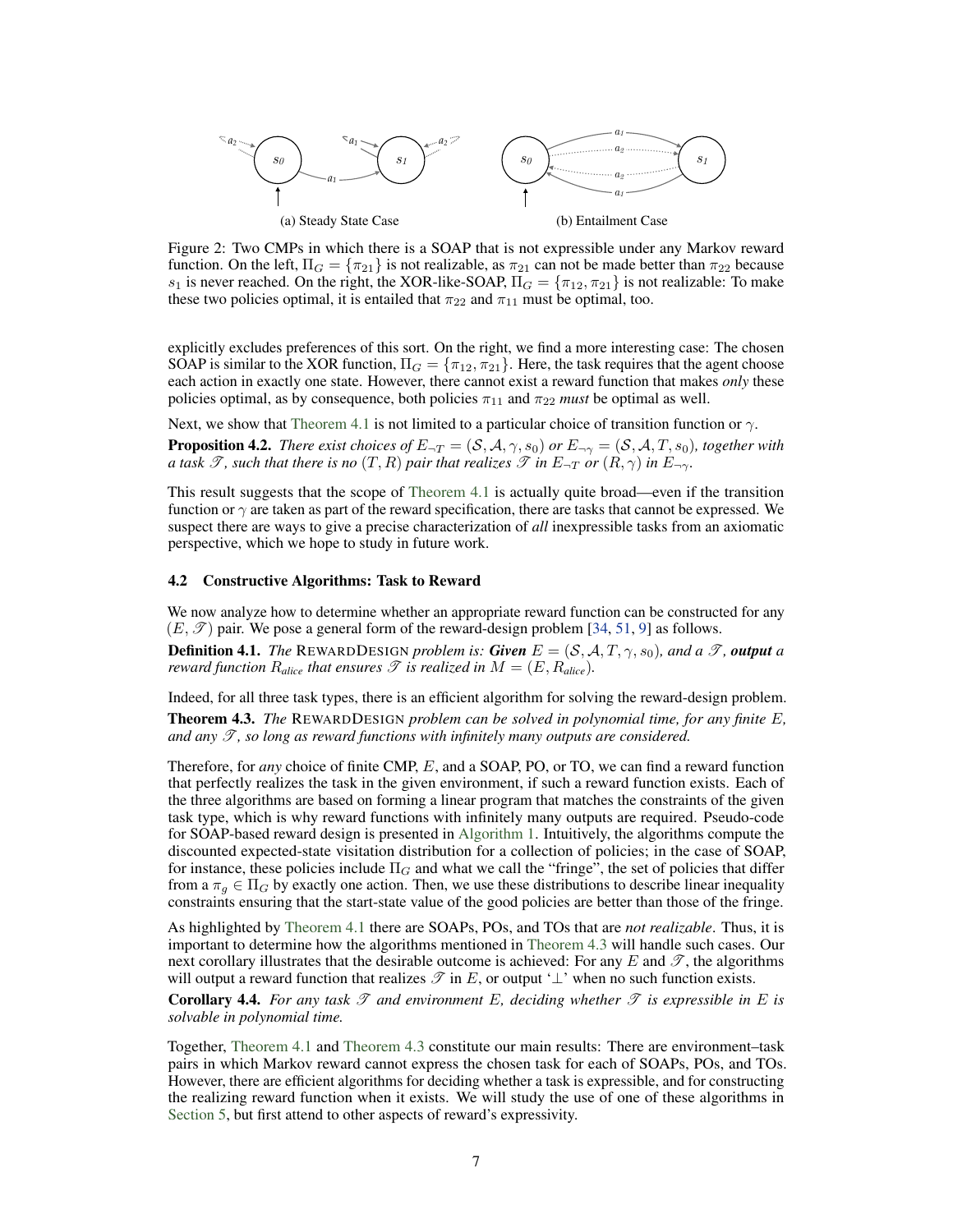#### <span id="page-7-1"></span>Algorithm 1 SOAP Reward Design

INPUT:  $E = (\mathcal{S}, \mathcal{A}, T, \gamma, s_0), \Pi_G$ . OUTPUT:  $R$ , or  $\perp$ . 1:  $\Pi_{\text{fringe}} = \text{compute\_fringe}(\Pi_G)$ <br>2: for  $\pi_{q,i} \in \Pi_G$  do ⊵ Compute state-visitation distributions. 3:  $\rho_{a,i} = \text{compute\_exp\_visit}(\pi_{a,i}, E)$ 4: for  $\pi_{f,i} \in \Pi_{\texttt{fringe}}$  do 5:  $\rho_{f,i} = \text{compute\_exp\_visit}(\pi_{f,i}, E)$ 6:  $C_{\text{eq}} = \{\}$   $\triangleright$  Make Equality Constraints. 7: for  $\pi_{g,i}\in \Pi_G$  do 8:  $\ddot{C}_{\text{eq}}$ .add $(\rho_{g,0}(s_0)\cdot X = \rho_{g,i}(s_0)\cdot X)$ 9:  $C_{\text{ineq}} = \{\}$   $\triangleright$  Make Inequality Constraints. 10: for  $\pi_{f,j} \in \Pi_{\text{fringe}}$  do 11:  $C_{\text{ineq}}.\text{add}(\rho_{f,j}(s_0)\cdot X + \epsilon \leq \rho_{g,0}(s_0)\cdot X)$ 12:  $R_{\text{out}}$ ,  $\epsilon_{\text{out}} = 1$  inear\_programming(obj. = max  $\epsilon$ , constraints =  $C_{\text{ineq}}$ ,  $C_{\text{eq}}$ )  $\Rightarrow$  Solve LP. 13: if  $\epsilon_{\text{out}} > 0$  then  $\epsilon$  check if successful. return  $R_{\text{out}}$ 14: else return ⊥

#### 4.3 Other Aspects of Reward's Expressivity

We next briefly summarize other considerations about the expressivity of reward. As noted, [The](#page-6-0)[orem 4.3](#page-6-0) requires the use of a reward function that can produce infinitely many outputs. Our next result proves this requirement is strict for efficient reward design.

Theorem 4.5. *A variant of the* REWARDDESIGN *problem with finite reward outputs is NP-hard.*

We provide further details about the precise problem studied in Appendix B. Beyond reward functions with finitely-many outputs, we are also interested in extensions of our results to multiple *environments*. We next present a positive result indicating our algorithms can extend to the case where Alice would like to design a reward function for a single task across multiple environments.

**Proposition 4.6.** *For any SOAP, PO, or TO, given a finite set of CMPs,*  $\mathcal{E} = \{E_1, \ldots, E_n\}$ , with *shared state–action space, there exists a polynomial time algorithm that outputs one reward function that realizes the task (when possible) in all CMPs in* E*.*

A natural follow up question to the above result asks whether task realization is *closed* under a set of CMPs. Our next result answers this question in the negative.

Theorem 4.7. *Task realization is not closed under sets of CMPs with shared state-action space. That is, there exist choices of*  $\mathscr T$  *and*  $\mathcal E = \{E_1,\ldots,E_n\}$  *such that*  $\mathscr T$  *is realizable in each*  $E_i \in \mathcal E$ *independently, but there is not a single reward function that realizes*  $\mathscr T$  *in all*  $E_i \in \mathscr E$  *simultaneously.* 

Intuitively, this shows that Alice must know precisely which environment Bob will inhabit if she is to design an appropriate reward function. Otherwise, her uncertainty over  $E$  may prevent her from designing a realizing reward function. We foresee iterative extensions of our algorithms in which Alice and Bob can react to one another, drawing inspiration from repeated IRL by [Amin et al.](#page-10-7) [\[4\]](#page-10-7).

## <span id="page-7-0"></span>5 Experiments

We next conduct experiments to shed further light on the findings of our analysis. Our focus is on SOAPs, though we anticipate the insights extend to POs and TOs as well with little complication. In the first experiment, we study the fraction of SOAPs that are expressible in small CMPs as we vary aspects of the environment or task [\(Figure 3\)](#page-8-0). In the second, we use one algorithm from [Theorem 4.3](#page-6-0)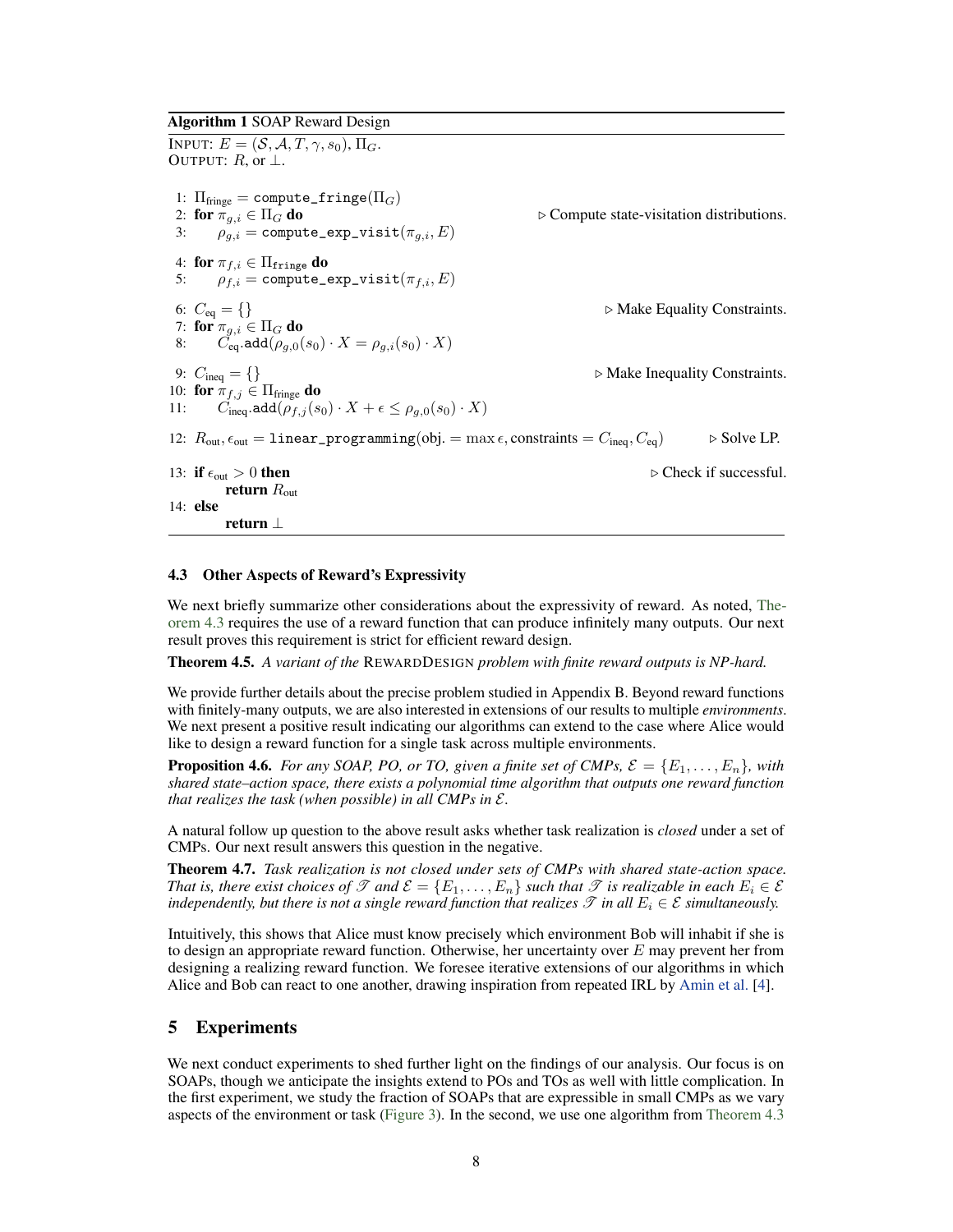<span id="page-8-0"></span>

<span id="page-8-1"></span>Figure 3: The approximate fraction of SOAPs that are expressible by reward in CMPs with a handful of states and actions, with 95% confidence intervals. In each plot, we vary a different parameter of the environment or task to illustrate how this change impacts the expressivity of reward, showing both equal (color) and range (grey) realization of SOAP.

to design a reward function, and contrast learning curves under a SOAP-designed reward function compared to standard rewards. Full details about the experiments are found in Appendix C.

SOAP Expressivity. First, we estimate the fraction of SOAPs that are expressible in small environments. For each data point, we sample 200 random SOAPs and run [Algorithm 1](#page-7-1) described by [Theorem 4.3](#page-6-0) to determine whether each SOAP is realizable in the given CMP. We ask this question for both the equal (color) variant of SOAP realization and the range (grey) variant. We inspect SOAP expressivity as we vary six different characteristics of E or  $\Pi_G$ : The number of actions, the number of states, the discount  $\gamma$ , the number of good policies in each SOAP, the Shannon entropy of T at each  $(s, a)$  pair, and the "spread" of each SOAP. The spread approximates average edit distance among policies in  $\Pi_G$  determined by randomly permuting actions of a reference policy by a coin weighted according to the value on the x-axis. We use the same set of CMPs for each environment up to any deviations explicitly made by the varied parameter (such as  $\gamma$  or entropy). Unless otherwise stated, each CMP has four states and three actions, with a fixed but randomly chosen transition function.

Results are presented in [Figure 3.](#page-8-0) We find that our theory is borne out in a number of ways. First, as [Theorem 4.1](#page-5-0) suggests, we find SOAP expressivity is strictly less than one in nearly all cases. This is evidence that inexpressible tasks are not only found in manufactured corner cases, but rather that expressivity is a spectrum. We further observe—as predicted by [Proposition 3.1—](#page-4-1)clear separation between the expressivity of range-SOAP (grey) vs. equal-SOAP (color); there are many cases where we can find a reward function that makes the good policies *near* optimal and better than the bad, but cannot make those good policies all *exactly* optimal. Additionally, several trends emerge as we vary the parameter of environment or task, though we note that such trends are likely specific to the choice of CMP and may not hold in general. Perhaps the most striking trend is in [Figure 3f,](#page-8-1) which shows a decrease in expressivity as the SOAPs become more *spread out*. This is quite sensible: A more spread out SOAP is likely to lead to more entailments of the kind discussed in [Figure 2b.](#page-6-1)

Learning with SOAP-designed Rewards. Next, we contrast the learning performance of Qlearning under a SOAP-designed reward function (visualized in [Figure 4a\)](#page-9-0) with that of the regular goal-based reward in the [Russell and Norvig](#page-12-18) [\[42\]](#page-12-18) grid world. In this domain, there is 0.35 slip probability such that, on a 'slip' event, the agent randomly applies one of the two orthogonal action effects. The regular goal-based reward function provides  $+1$  when the agent enters the terminal flag cell, and −1 when the agent enters the terminal fire cell. The bottom left state is the start-state, and the black cell is an impassable wall.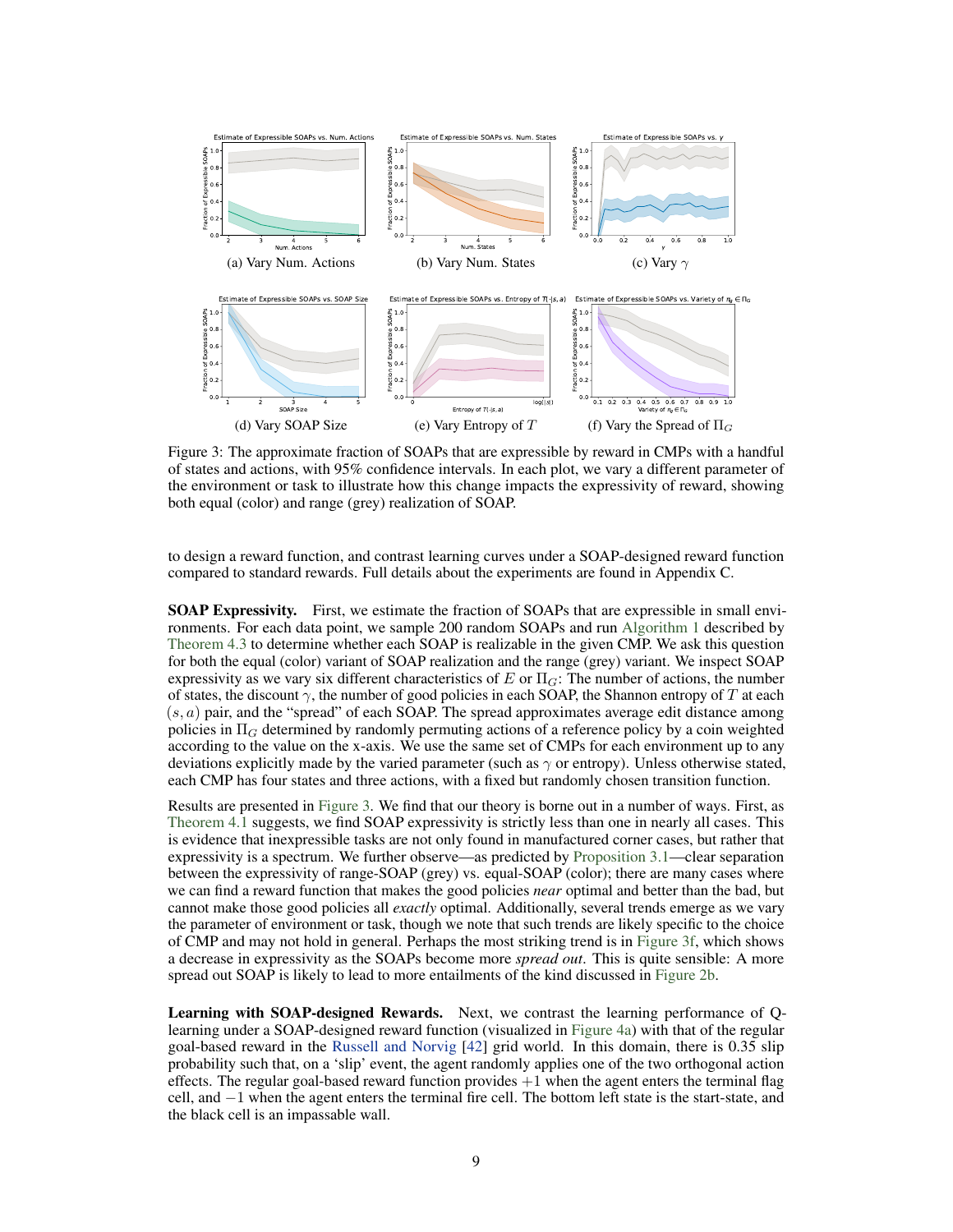<span id="page-9-1"></span><span id="page-9-0"></span>

Figure 4: A SOAP-designed reward function (left) and the resulting learning curves (right) for Qlearning compared to the traditional reward function for the [Russell and Norvig](#page-12-18) [\[42\]](#page-12-18) grid world. Each series presents average performance over 50 runs of the experiment with 95% confidence intervals.

Results are presented in [Figure 4.](#page-9-1) On the right, we present a particular kind of learning curve contrasting the performance of Q-learning with the SOAP reward (blue) and regular reward (green). The y-axis measures, at the end of each episode, the average (inverse) minimum edit distance between Q-learning's greedy policy and any policy in the SOAP. Thus, when the series reaches 1.0, Q-learning's greedy policy is identical to one of the two SOAP policies. We first find that Q-learning is able to quickly learn a  $\pi_q \in \Pi_G$  under the designed reward function. We further observe that the typical reward does not induce a perfect match in policy—at convergence, the green curve hovers slightly below the blue, indicating that the default reward function is incentivizing different policies to be optimal. This is entirely sensible, as the two SOAP policies are extremely cautious around the fire; they choose the orthogonal (and thus, safe) action in fire-adjacent states, relying on slip probability to progress. Lastly, as expected given the amount of knowledge contained in the SOAP, the SOAP reward function allows Q-learning to rapidly identify a good policy compared to the typical reward.

# 6 Conclusion

We have here investigated the expressivity of Markov reward, framed around three new accounts of task. Our main results show that there exist choices of task and environment in which Markov reward cannot express the chosen task, but there are efficient algorithms that decide whether a task is expressible *and* construct a reward function that captures the task when such a function exists. We conclude with an empirical examination of our analysis, corroborating the findings of our theory. We take these to be first steps toward understanding the full scope of the reward hypothesis.

There are many routes forward. A key direction moves beyond the task types we study here, and relaxes our core assumptions—the environment might not be a finite CMP, Alice may not know the environment precisely, reward may be a function of history, or Alice may not know how Bob represents state. Along similar lines, a critical direction incorporates how reward impacts Bob's *learning dynamics* rather than start-state value. Further, we note the potential relevance to the recent *reward-is-enough* hypothesis proposed by [Silver et al.](#page-12-19) [\[44\]](#page-12-19); we foresee pathways to extend our analysis to examine this newer hypothesis, too. For instance, in future work, it is important to assess whether reward is capable of inducing the right kinds of attributes of cognition, not just behavior.

## Acknowledgments and Disclosure of Funding

The authors would like to thank André Barreto, Diana Borsa, Michael Bowling, Wilka Carvalho, Brian Christian, Jess Hamrick, Steven Hansen, Zac Kenton, Ramana Kumar, Katrina McKinney, Rémi Munos, Matt Overlan, Hado van Hasselt, and Ben Van Roy for helpful discussions. We would also like to thank the anonymous reviewers for their thoughtful feedback, and Brendan O'Donoghue for catching a typo in the appendix. Michael Littman was supported in part by funding from DARPA L2M, ONR MURI, NSF FMitF, and NSF RI.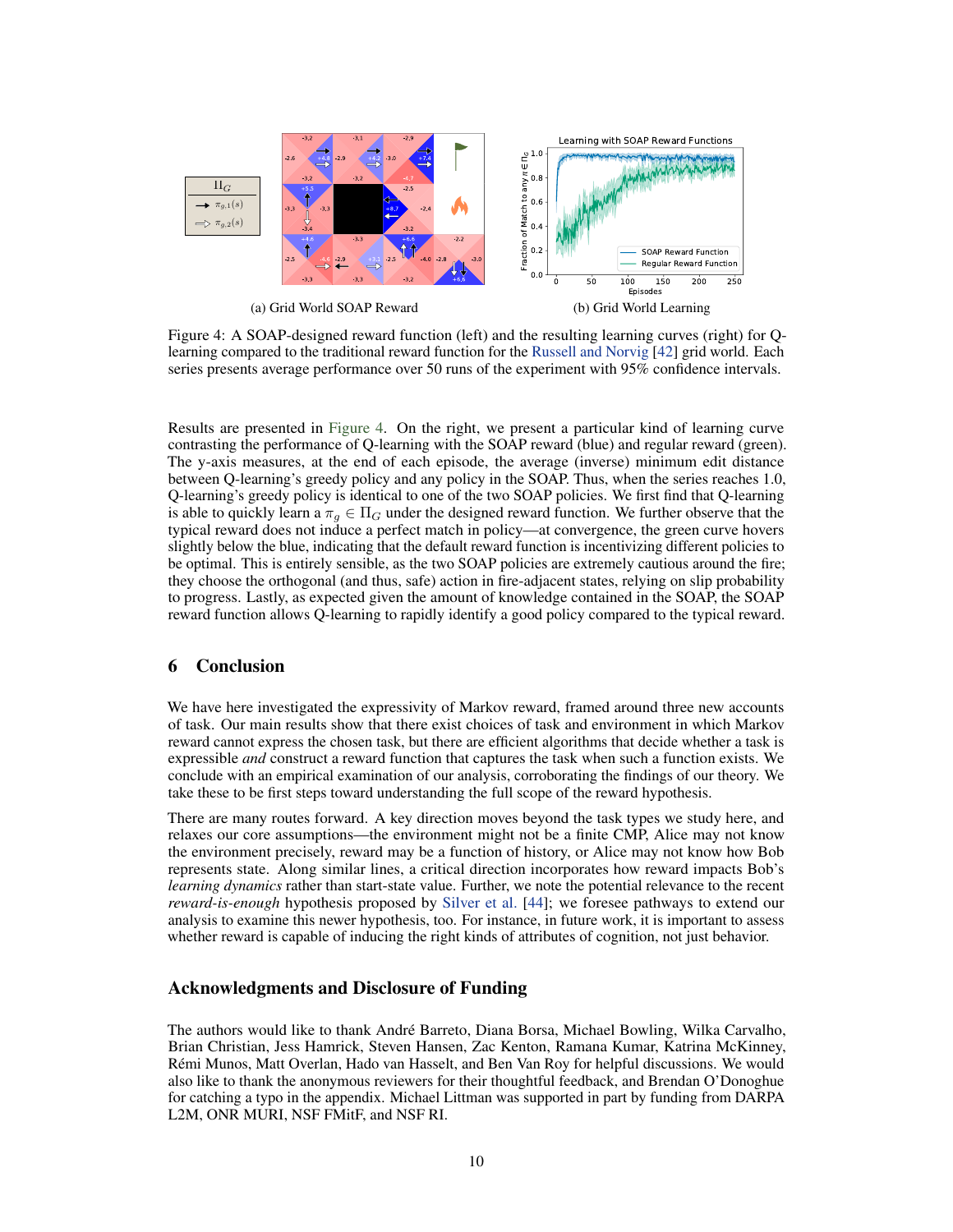## References

- <span id="page-10-6"></span>[1] Pieter Abbeel and Andrew Y. Ng. Apprenticeship learning via inverse reinforcement learning. In *Proceedings of the International Conference on Machine learning*, 2004.
- <span id="page-10-1"></span>[2] David Ackley and Michael L. Littman. Interactions between learning and evolution. *Artificial Life II*, 1992.
- <span id="page-10-15"></span>[3] Sundararaman Akshay, Nathalie Bertrand, Serge Haddad, and Loic Helouet. The steady-state control problem for Markov decision processes. In *Proceedings of the International Conference on Quantitative Evaluation of Systems*, 2013.
- <span id="page-10-7"></span>[4] Kareem Amin, Nan Jiang, and Satinder Singh. Repeated inverse reinforcement learning. In *Advances in Neural Information Processing Systems*, 2017.
- <span id="page-10-2"></span>[5] Marc G. Bellemare, Will Dabney, and Rémi Munos. A distributional perspective on reinforcement learning. In *Proceedings of the International Conference on Machine Learning*, 2017.
- <span id="page-10-0"></span>[6] Brian Christian. *The Alignment Problem: Machine Learning and Human Values*, pages 130–131. Atlantic Books, 2021.
- <span id="page-10-5"></span>[7] Paul F. Christiano, Jan Leike, Tom B. Brown, Miljan Martic, Shane Legg, and Dario Amodei. Deep reinforcement learning from human preferences. In *Advances in Neural Information Processing Systems*, 2017.
- <span id="page-10-4"></span>[8] Gerard Debreu. Representation of a preference ordering by a numerical function. *Decision Processes*, 3:159–165, 1954.
- <span id="page-10-18"></span>[9] Daniel Dewey. Reinforcement learning and the reward engineering principle. In *Proceedings of the AAAI Spring Symposium Series*, 2014.
- <span id="page-10-11"></span>[10] Tom Everitt, Victoria Krakovna, Laurent Orseau, Marcus Hutter, and Shane Legg. Reinforcement learning with a corrupted reward channel. In *Proceedings of the International Joint Conference on Artificial Intelligence*, 2017.
- <span id="page-10-3"></span>[11] William Fedus, Carles Gelada, Yoshua Bengio, Marc G. Bellemare, and Hugo Larochelle. Hyperbolic discounting and learning over multiple horizons. *arXiv preprint arXiv:1902.06865*, 2019.
- <span id="page-10-13"></span>[12] Karl J. Friston. The free-energy principle: a unified brain theory? *Nature reviews neuroscience*, 11(2):127–138, 2010.
- <span id="page-10-12"></span>[13] Karl J. Friston, Jean Daunizeau, and Stefan J. Kiebel. Reinforcement learning or active inference? *PloS One*, 4(7):e6421, 2009.
- <span id="page-10-8"></span>[14] Dylan Hadfield-Menell, Anca Dragan, Pieter Abbeel, and Stuart Russell. Cooperative inverse reinforcement learning. In *Advances in Neural Information Processing Systems*, 2016.
- <span id="page-10-10"></span>[15] Dylan Hadfield-Menell, Anca Dragan, Pieter Abbeel, and Stuart Russell. The off-switch game. In *Proceedings of the International Joint Conference on Artificial Intelligence*, 2017.
- <span id="page-10-9"></span>[16] Dylan Hadfield-Menell, Smitha Milli, Pieter Abbeel, Stuart Russell, and Anca Dragan. Inverse reward design. In *Advances in Neural Information Processing Systems*, 2017.
- <span id="page-10-14"></span>[17] Danijar Hafner, Pedro A. Ortega, Jimmy Ba, Thomas Parr, Karl J. Friston, and Nicolas Heess. Action and perception as divergence minimization. *arXiv preprint arXiv:2009.01791*, 2020.
- <span id="page-10-16"></span>[18] Lewis Hammond, Alessandro Abate, Julian Gutierrez, and Michael Wooldridge. Multi-agent reinforcement learning with temporal logic specifications. In *Proceedings of the International Conference on Autonomous Agents and Multiagent Systems*, 2021.
- <span id="page-10-17"></span>[19] Rodrigo Toro Icarte, Toryn Klassen, Richard Valenzano, and Sheila McIlraith. Using reward machines for high-level task specification and decomposition in reinforcement learning. In *Proceedings of the International Conference on Machine Learning*, 2018.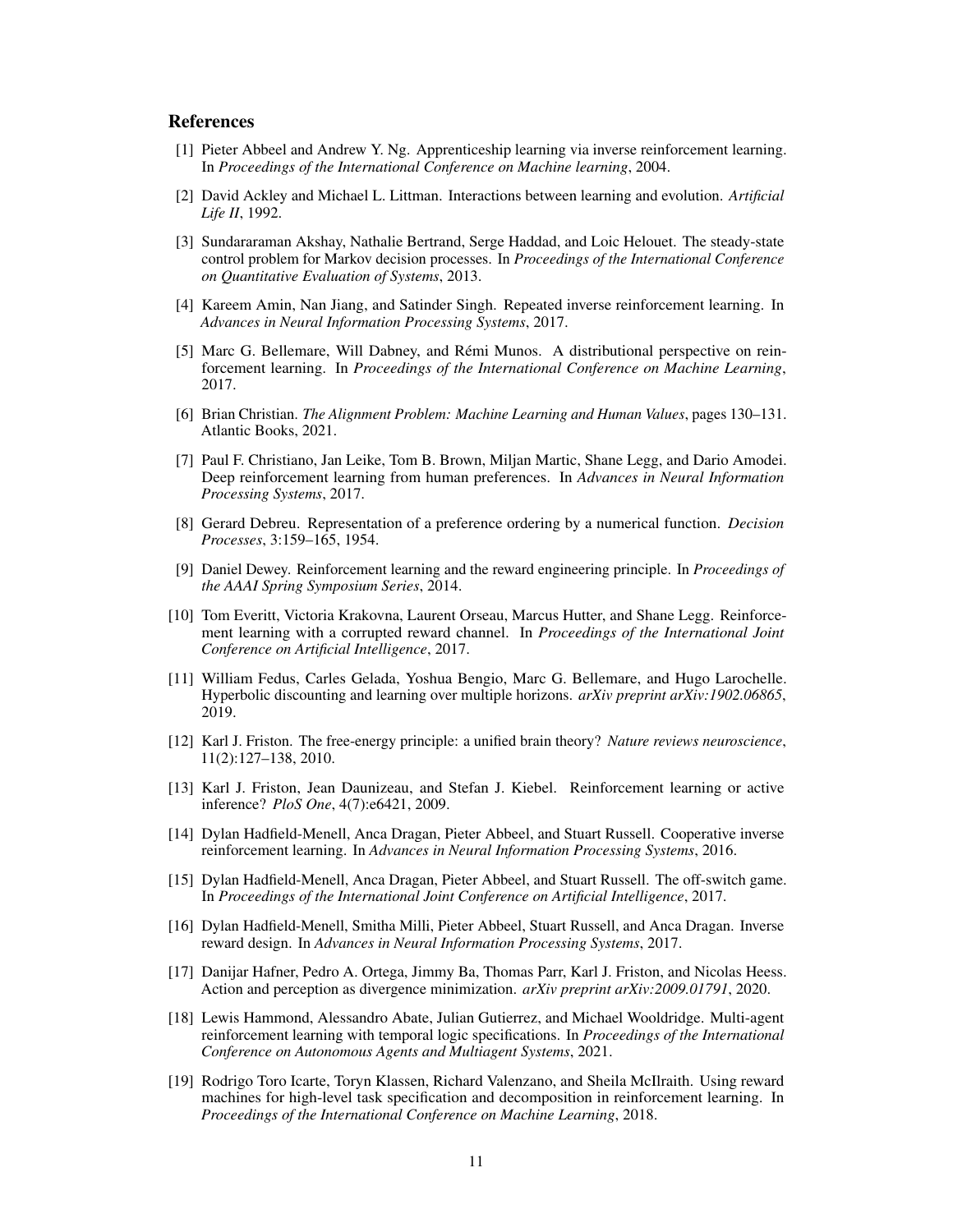- <span id="page-11-14"></span>[20] Hong Jun Jeon, Smitha Milli, and Anca Dragan. Reward-rational (implicit) choice: A unifying formalism for reward learning. In *Advances in Neural Information Processing Systems*, 2020.
- <span id="page-11-16"></span>[21] Kishor Jothimurugan, Rajeev Alur, and Osbert Bastani. A composable specification language for reinforcement learning tasks. In *Advances in Neural Information Processing Systems*, 2020.
- <span id="page-11-10"></span>[22] Narendra Karmarkar. A new polynomial-time algorithm for linear programming. In *Proceedings of the Annual ACM Symposium on Theory of Computing*, 1984.
- <span id="page-11-7"></span>[23] W. Bradley Knox and Peter Stone. Interactively shaping agents via human reinforcement: The TAMER framework. In *Proceedings of the International Conference on Knowledge Capture*, 2009.
- <span id="page-11-4"></span>[24] Tjalling C. Koopmans. Stationary ordinal utility and impatience. *Econometrica: Journal of the Econometric Society*, pages 287–309, 1960.
- <span id="page-11-6"></span>[25] David Kreps. *Notes on the Theory of Choice*. Westview Press, 1988.
- <span id="page-11-3"></span>[26] Sai Krishna Gottipati, Yashaswi Pathak, Rohan Nuttall, Raviteja Chunduru, Ahmed Touati, Sriram Ganapathi Subramanian, Matthew E. Taylor, and Sarath Chandar. Maximum reward formulation in reinforcement learning. In *NeurIPS Workshop on Deep Reinforcement Learning*, 2020.
- <span id="page-11-13"></span>[27] Ramana Kumar, Jonathan Uesato, Richard Ngo, Tom Everitt, Victoria Krakovna, and Shane Legg. REALab: An embedded perspective on tampering. *arXiv preprint arXiv:2011.08820*, 2020.
- <span id="page-11-15"></span>[28] Xiao Li, Cristian-Ioan Vasile, and Calin Belta. Reinforcement learning with temporal logic rewards. In *Proceedings of the International Conference on Intelligent Robots and Systems*, 2017.
- <span id="page-11-0"></span>[29] Michael L. Littman. The reward hypothesis, 2017. URL [https://](https://www.coursera.org/lecture/fundamentals-of-reinforcement-learning/michael-littman-the-reward-hypothesis-q6x0e) [www.coursera.org/lecture/fundamentals-of-reinforcement-learning/](https://www.coursera.org/lecture/fundamentals-of-reinforcement-learning/michael-littman-the-reward-hypothesis-q6x0e) [michael-littman-the-reward-hypothesis-q6x0e](https://www.coursera.org/lecture/fundamentals-of-reinforcement-learning/michael-littman-the-reward-hypothesis-q6x0e).
- <span id="page-11-11"></span>[30] Michael L. Littman, Ufuk Topcu, Jie Fu, Charles Isbell, Min Wen, and James MacGlashan. Environment-independent task specifications via GLTL. *arXiv preprint arXiv:1704.04341*, 2017.
- <span id="page-11-17"></span>[31] James MacGlashan, Monica Babes-Vroman, Marie desJardins, Michael L. Littman, Smaranda Muresan, Shawn Squire, Stefanie Tellex, Dilip Arumugam, and Lei Yang. Grounding English commands to reward functions. In *Proceedings of Robotics: Science and Systems*, 2015.
- <span id="page-11-8"></span>[32] James MacGlashan, Michael L. Littman, David L. Roberts, Robert Loftin, Bei Peng, and Matthew E. Taylor. Convergent actor critic by humans. In *Proceedings of the International Conference on Intelligent Robots and Systems*, 2016.
- <span id="page-11-12"></span>[33] James MacGlashan, Mark K. Ho, Robert Loftin, Bei Peng, Guan Wang, David L. Roberts, Matthew E. Taylor, and Michael L. Littman. Interactive learning from policy-dependent human feedback. In *Proceedings of the International Conference on Machine Learning*. PMLR, 2017.
- <span id="page-11-1"></span>[34] Maja J. Mataric. Reward functions for accelerated learning. In *Proceedings of the International Conference on Machine Learning*, 1994.
- <span id="page-11-5"></span>[35] L. G. Mitten. Preference order dynamic programming. *Management Science*, 21(1):43–46, 1974.
- <span id="page-11-2"></span>[36] Andrew Y. Ng, Daishi Harada, and Stuart Russell. Policy invariance under reward transformations: Theory and application to reward shaping. In *Proceedings of the International Conference on Machine Learning*, 1999.
- <span id="page-11-9"></span>[37] Andrew Y. Ng, Stuart J. Russell, et al. Algorithms for inverse reinforcement learning. In *Proceedings of the International Conference on Machine Learning*, 2000.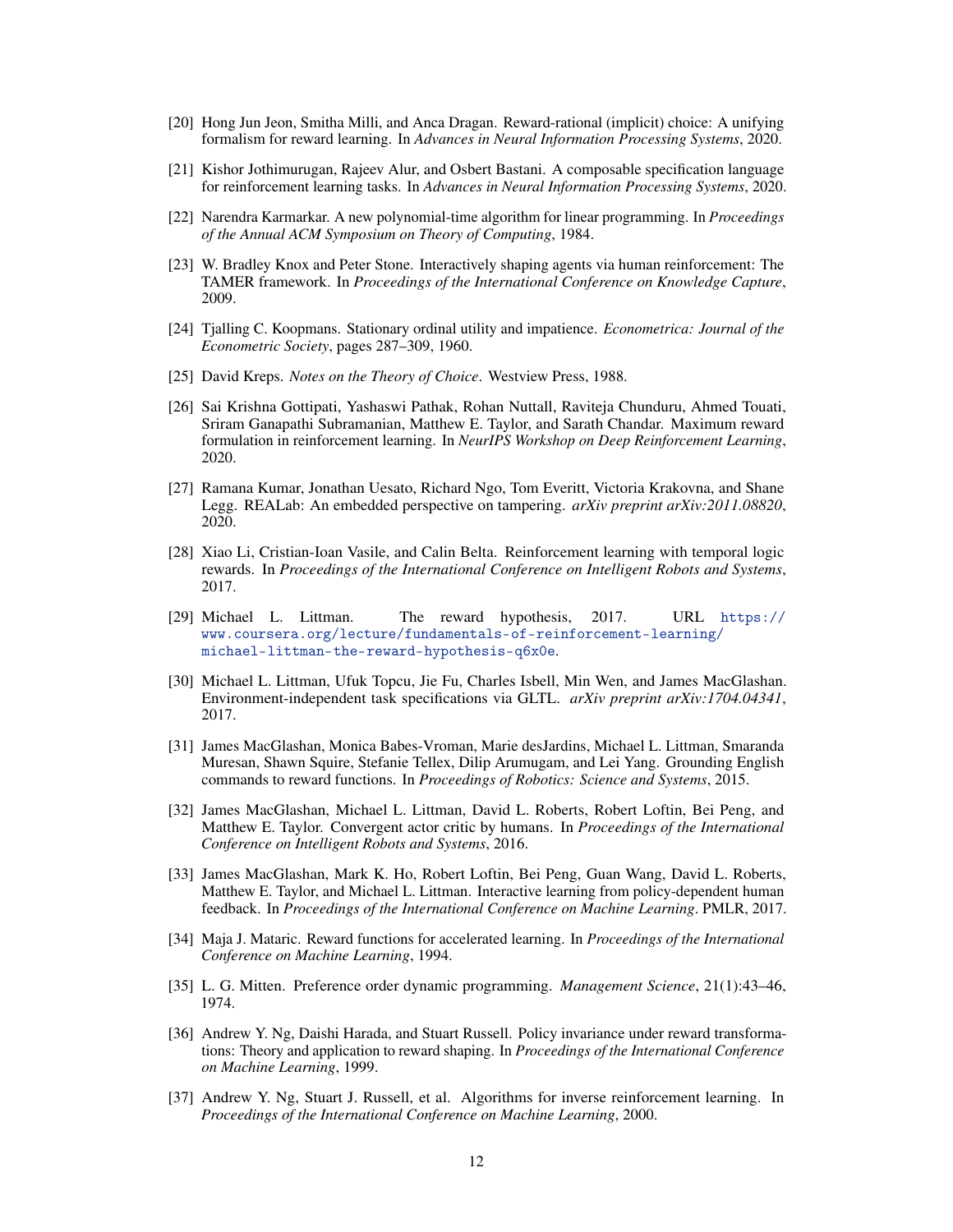- <span id="page-12-13"></span>[38] Ellen Novoseller, Yibing Wei, Yanan Sui, Yisong Yue, and Joel Burdick. Dueling posterior sampling for preference-based reinforcement learning. In *Proceedings of the Conference on Uncertainty in Artificial Intelligence*, 2020.
- <span id="page-12-16"></span>[39] Pedro A. Ortega, Vishal Maini, and the DeepMind Safety Team. Building safe artificial intelligence: specification, robustness, and assurance, 2018. URL [https://medium.com/@deepmindsafetyresearch/](https://medium.com/@deepmindsafetyresearch/building-safe-artificial-intelligence-52f5f75058f1) [building-safe-artificial-intelligence-52f5f75058f1](https://medium.com/@deepmindsafetyresearch/building-safe-artificial-intelligence-52f5f75058f1).
- <span id="page-12-9"></span>[40] Silviu Pitis. Rethinking the discount factor in reinforcement learning: A decision theoretic approach. In *Proceedings of the AAAI Conference on Artificial Intelligence*, 2019.
- <span id="page-12-3"></span>[41] Martin L. Puterman. *Markov Decision Processes: Discrete Stochastic Dynamic Programming*. John Wiley & Sons, 2014.
- <span id="page-12-18"></span>[42] Stuart J. Russell and Peter Norvig. *Artificial Intelligence: A Modern Approach*. Prentice-Hall, Englewood Cliffs, NJ, 1994. ISBN 0-13-103805-2.
- <span id="page-12-15"></span>[43] Rohin Shah, Pedro Freire, Neel Alex, Rachel Freedman, Dmitrii Krasheninnikov, Lawrence Chan, Michael D. Dennis, Pieter Abbeel, Anca Dragan, and Stuart Russell. Benefits of assistance over reward learning, 2021. URL <https://openreview.net/forum?id=DFIoGDZejIB>.
- <span id="page-12-19"></span>[44] David Silver, Satinder Singh, Doina Precup, and Richard S. Sutton. Reward is enough. *Artificial Intelligence*, page 103535, 2021.
- <span id="page-12-6"></span>[45] Satinder Singh, Andrew G. Barto, and Nuttapong Chentanez. Intrinsically motivated reinforcement learning. Technical report, University of Massachusetts at Amherst Department of Computer Science, 2005.
- <span id="page-12-2"></span>[46] Satinder Singh, Richard L Lewis, and Andrew G Barto. Where do rewards come from? In *Proceedings of the Annual Conference of the Cognitive Science Society*, 2009.
- <span id="page-12-5"></span>[47] Satinder Singh, Richard L. Lewis, Jonathan Sorg, Andrew G. Barto, and Akram Helou. On separating agent designer goals from agent goals: Breaking the preferences–parameters confound, 2010.
- <span id="page-12-10"></span>[48] Matthew J. Sobel. Ordinal dynamic programming. *Management science*, 21(9):967–975, 1975.
- <span id="page-12-11"></span>[49] Matthew J. Sobel. Discounting axioms imply risk neutrality. *Annals of Operations Research*, 208(1):417–432, 2013.
- <span id="page-12-1"></span>[50] Jonathan Sorg. *The Optimal Reward Problem: Designing Effective Reward for Bounded Agents*. PhD thesis, University of Michigan, 2011.
- <span id="page-12-7"></span>[51] Jonathan Sorg, Richard L. Lewis, and Satinder Singh. Reward design via online gradient ascent. *Advances in Neural Information Processing Systems*, 2010.
- <span id="page-12-12"></span>[52] Peter Sunehag and Marcus Hutter. Axioms for rational reinforcement learning. In *Proceedings of the International Conference on Algorithmic Learning Theory*, 2011.
- <span id="page-12-0"></span>[53] Richard S. Sutton. The reward hypothesis, 2004. URL [http://incompleteideas.net/](http://incompleteideas.net/rlai.cs.ualberta.ca/RLAI/rewardhypothesis.html) [rlai.cs.ualberta.ca/RLAI/rewardhypothesis.html](http://incompleteideas.net/rlai.cs.ualberta.ca/RLAI/rewardhypothesis.html).
- <span id="page-12-4"></span>[54] Richard S. Sutton and Andrew G. Barto. *Reinforcement Learning: An Introduction*. MIT Press, 2018.
- <span id="page-12-14"></span>[55] Umar Syed, Michael Bowling, and Robert E. Schapire. Apprenticeship learning using linear programming. In *Proceedings of the International Conference on Machine Learning*, 2008.
- <span id="page-12-8"></span>[56] Csaba Szepesvári. Constrained MDPs and the reward hypothesis, 2020. URL [http://](http://readingsml.blogspot.com/2020/03/constrained-mdps-and-reward-hypothesis.html) [readingsml.blogspot.com/2020/03/constrained-mdps-and-reward-hypothesis.](http://readingsml.blogspot.com/2020/03/constrained-mdps-and-reward-hypothesis.html) [html](http://readingsml.blogspot.com/2020/03/constrained-mdps-and-reward-hypothesis.html).
- <span id="page-12-17"></span>[57] Geraud Nangue Tasse, Steven James, and Benjamin Rosman. A Boolean task algebra for reinforcement learning. In *Advances in Neural Information Processing Systems*, 2020.